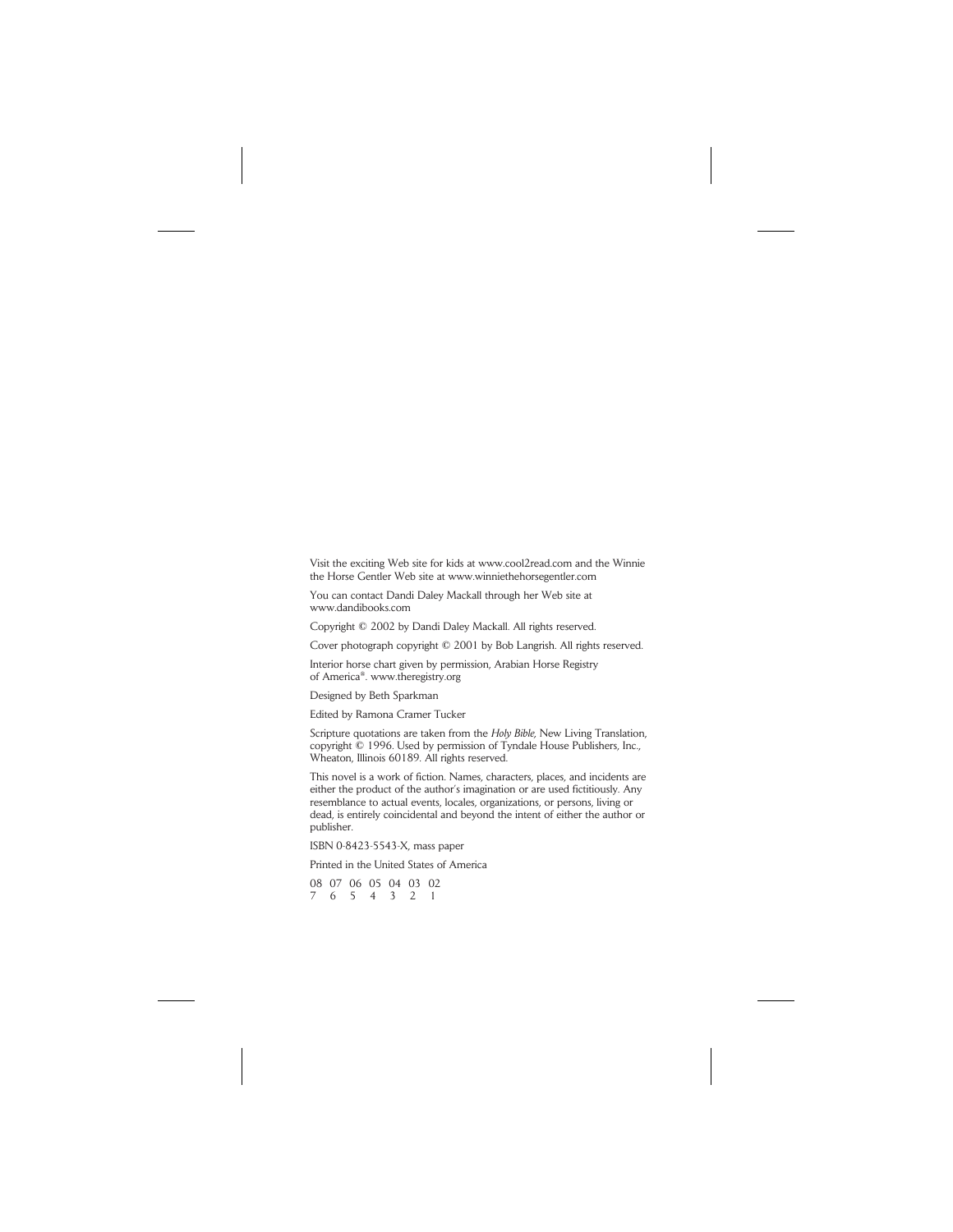

innie, stop her! She'll hurt Towaco!" Hawk shouted at me as she fumbled with the gate.

Nickers, my white Arabian, reared, pawing the air, daring Victoria Hawkins's Appaloosa to set foot on *her* turf, the paddock behind our barn. Towaco hung his head and tucked his tail to his haunches.

"It's okay, Hawk," I said, trying to sound calm. But watching my powerful Arabian threaten Hawk's little Appaloosa made me feel anything but calm. I was supposed to be Winnie the Horse Gentler, not Winnie the Horse Referee.

I picked a handful of grass and vaulted over the fence just as Nickers stretched her long, muscular neck and charged poor Towaco. The Appy whinnied. Hawk screamed.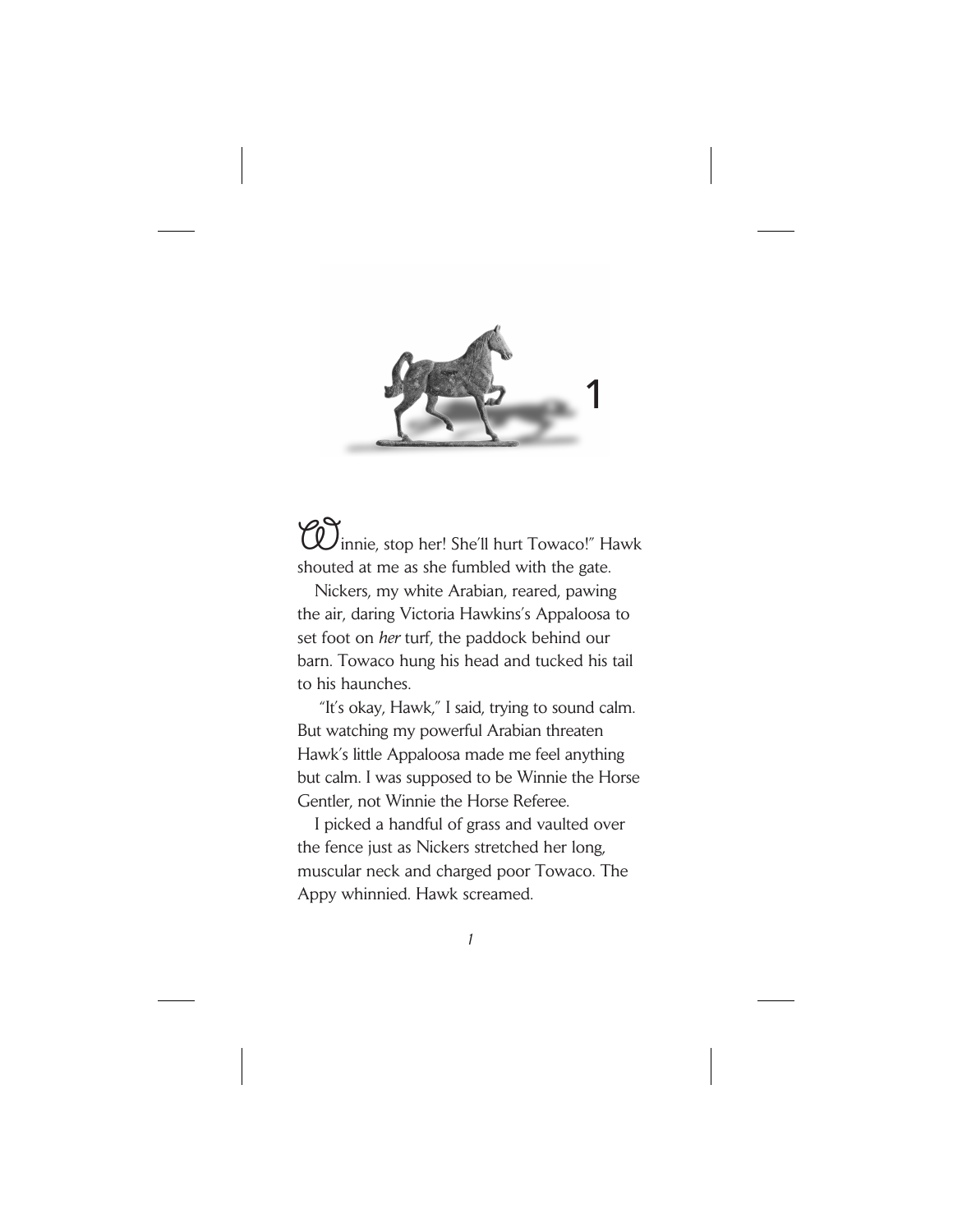"Nickers, come!" I called.

Towaco huddled close to the barn.

It had been only five minutes since Hawk's mom dropped off the Appaloosa. It had taken Hawk a few weeks to convince her mother to leave Towaco in my care. Watching that trailer bounce up our road was the proudest moment of my life because inside rode my first customer. Hawk had chosen to move her horse out of the fancy, high-priced Stable-Mart and into my little barn because she believed I could help Towaco. Her horse would be the first of many problem horses I could gentle. I wished Mom had been alive to see it.

But my pride had evaporated fast, like water in this sweltering Ohio heat. The second I turned our guest horse into the paddock, Nickers, my sweet Arabian, had wheeled around and kicked, missing the frightened Appy by inches.

"Nickers?" I called, willing a friendly tone and holding out my handful of grass.

She came but only after craning her neck around so Towaco could get a good look at her beautiful white teeth and her angry ears, flattened back in a horse threat. Then, for good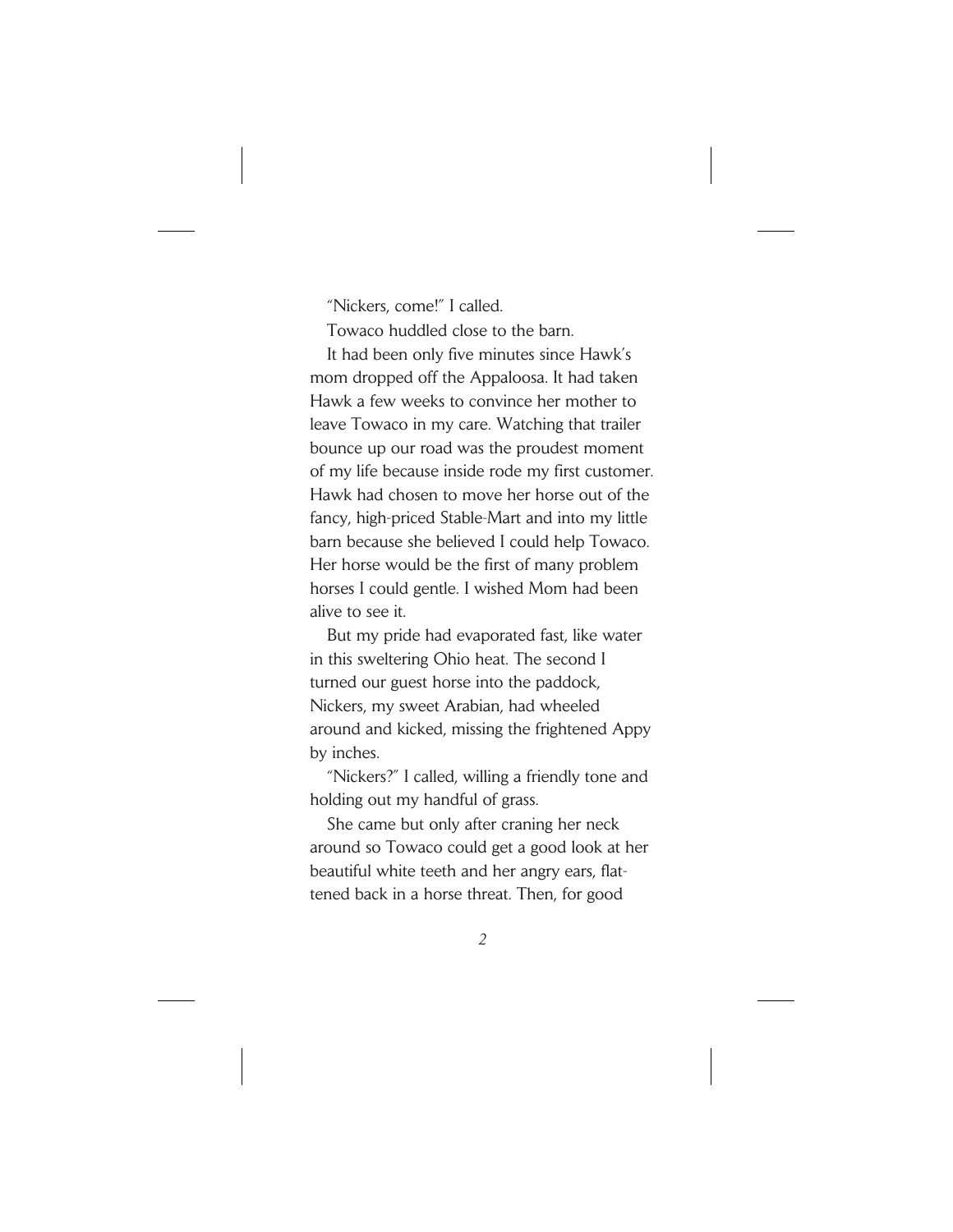measure, Nickers kicked out one hind leg, like a playful colt.

Towaco squealed as if Nickers had connected with her kick.

"Winnie!" Hawk yelled, as if I'd kicked her horse myself.

Nickers trotted up and nuzzled my outstretched palm, taking the scraggly grass I offered. I scratched behind her ears. "That's a good girl," I said, soothing her.

"Good girl?" Hawk's voice trembled.

I turned to look at her. Victoria Hawkins comes from Native American ancestry. She's tall and beautiful, with sleek black hair that falls straight to her waist. Unlike me—I'm short, with long, dark hair that has a mind of its own, a voice that sounds hoarse, and freckles that make people call me cute. I hate *cute.*

Usually Hawk's calm, Quarter Horse temperament makes me look like a wild Mustang. Not today. Her cheeks flushed as red as the pet bird on her shoulder, mimicking, *"Squawk! Good girl?"*

"Not *good.* That horse is still a Wild Thing!" Hawk insisted.

That's what people used to call my horse. But when she had become mine, I'd named her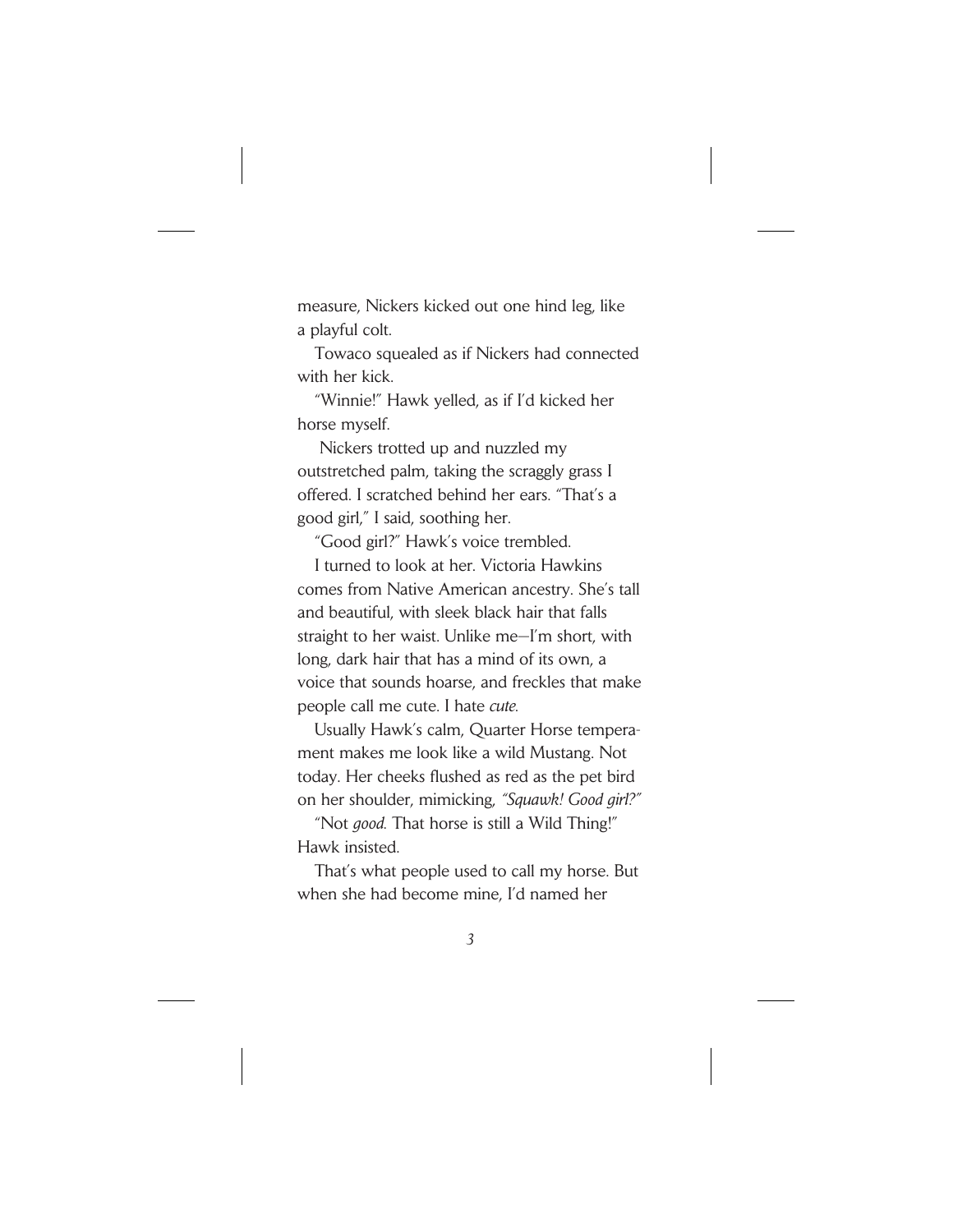Nickers. Nickers *is* good. She's great. And I love her so much it hurts. Getting to own my white Arabian had been more than a dream come true. It had taken a miracle. Now it was beginning to look like keeping her would take another.

My plan to pay for her upkeep was to gentle horses. People would pay me to fix their problem horses. But so far nobody knew about me. Gaining a reputation isn't easy when you're 12. But for 10 of my 12 years I lived with the best horse trainer in the world—my mom. Back in Wyoming people had come from miles around just to watch Mom talk wild horses into gentle companions.

But then Mom died in a horrible car accident, and everything changed. Dad, Lizzy, and I tried living in the *I* states—Illinois, Indiana, and Iowa before landing in Ohio. We rented the last house in Ashland—right on the outskirts of the city limits, although Ashland's no city. The barn and pasture came with the house. We'd been here two months, and Dad had decided we'd stick with Ashland for the whole school year. But so far, except for Towaco, no problem horses had shown up. I'd tried posters, e-mail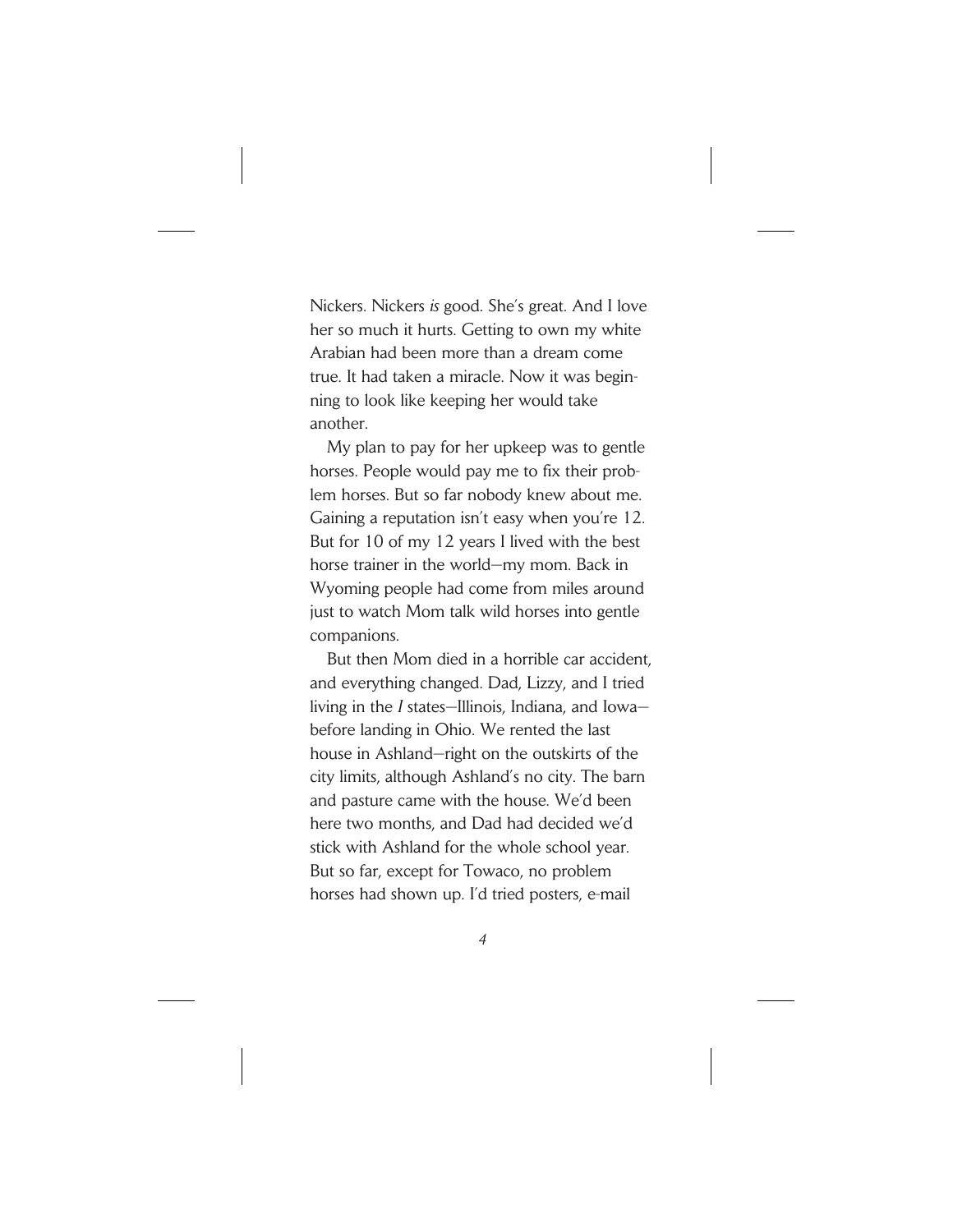bulletin boards, and even an ad in the paper. I needed a reputation, and I needed it fast.

"Hawk," I said, scratching the crest of Nickers' mane to keep her with me. "Horses go through power struggles. Nickers figures she's the boss since she was here first. Don't worry."

Hawk glared at Nickers. "I do not like it." Her words came out separated, each one hard as ice. If Hawk were a horse, she'd be an Andalusian, a noble breed from Spain. Andalusians are classy, strikingly beautiful, but you can't be too sure where you stand with them. I thought Hawk and I had a pretty good friendship going, but she still acted different around her old friends. I wondered how it would all work when school started.

I glanced toward the house and spotted Lizzy, my younger sister, halfway up the oak tree. "Hawk, why don't you hang out with Lizzy. I'll ride some of the orneriness out of Nickers. By the time we get back, she'll be good. Okay?"

*"Okay! Okay!"* squawked Hawk's chattering lory, named Peter, after an old actor Peter Lorre, who used to play in scary or gangster movies.

"Maybe Peter and I should stay with Towaco." Hawk reached over the gate, trying to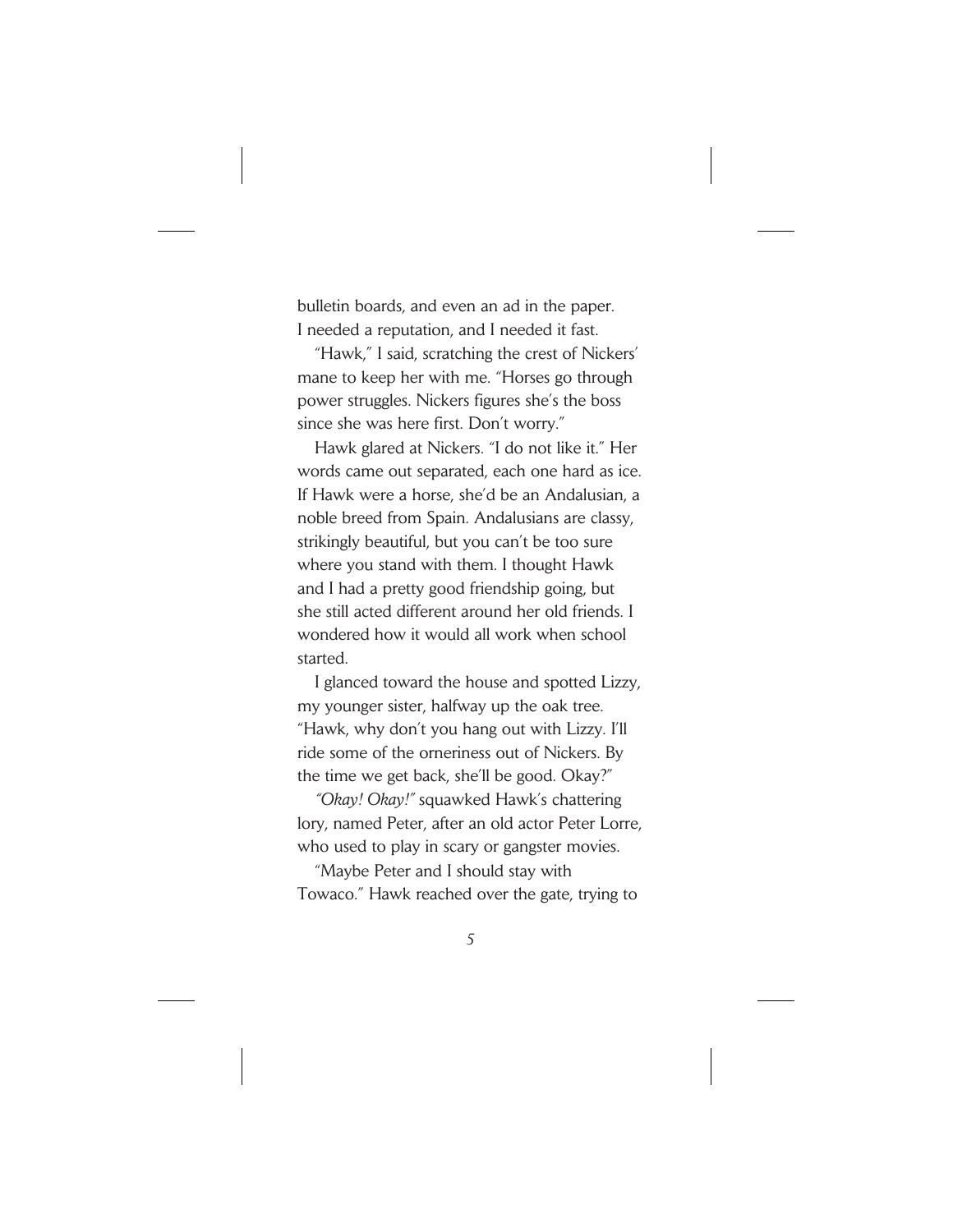get her horse to come. But Towaco wouldn't budge from his safe spot by the barn.

"One hour, Hawk," I reasoned. "Let him get used to the pasture on his own."

Hawk stared at the pasture as if it were booby-trapped. Finally she said, "One hour."

As soon as Hawk left, I dashed to the barn for the hackamore, a bitless bridle I'd been using with Nickers, who resented the bit. In seconds I'd slipped on the leather hackamore and adjusted the rawhide loop that fits like a halter around Nickers' muzzle and behind her ears. As I led Nickers out of the pasture, she nuzzled the back of my neck and nickered with a low, rattling sound that never fails to melt my heart.

"I know, Nickers," I said, swinging up on her bareback. "You didn't mean any harm. But you have to be nice to Towaco. We need Hawk's money to buy your oats. And I need the reputation. Besides, he's a nice Appaloosa once you get to know him."

I'd gotten to know Towaco when I'd worked earlier in the summer at Spidells' Stable-Mart, mucking out stalls. The Spidells run their stable like they run everything else they own in Ashland—A-Mart, Pet-Mart, Pizza-Mart. Towaco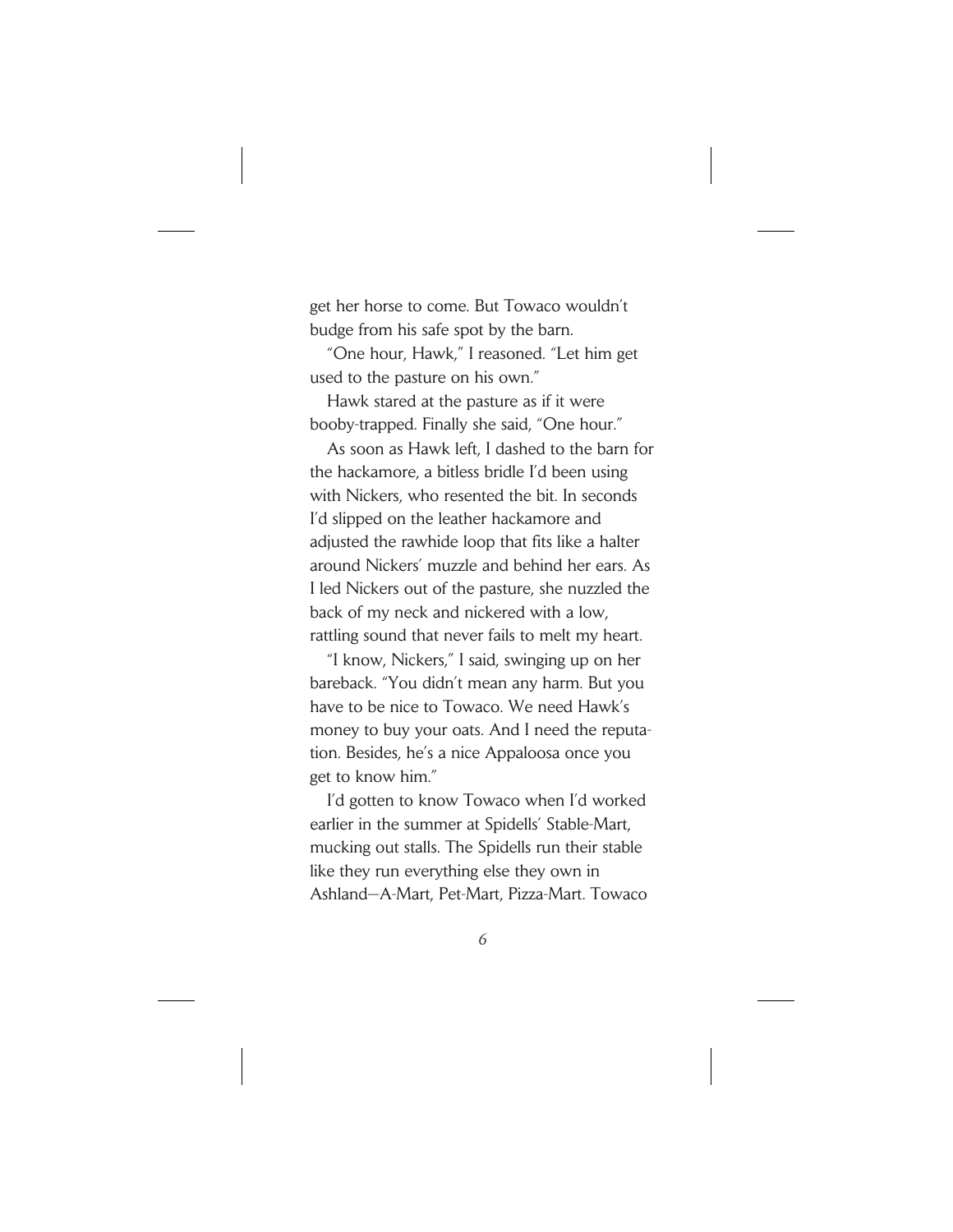had meant no more to them than their pepperoni pizza. The gelding had developed bad habits while locked up in their stalls day and night balking, chewing on stall wood, not coming when called. After Hawk had seen my work with Wild Thing, she had trusted me enough to finally, after weeks of arguing, convince her parents to switch Towaco to my barn. I couldn't let them down—not Hawk, and not Towaco.

Nickers quivered beneath me as we entered the field bordering our pasture. Her long, white mane blew in the warm breeze, tickling my face when I leaned forward to hug her neck. It was my last day of freedom before starting seventh grade at Ashland Middle School. I'd determined to make a name for myself no matter what it took. I wanted to stay in Ashland.

When Mom died, it felt like the hub of our family wheel had dropped out, leaving nothing but spokes with no place to go. Dad had sold our ranch in Wyoming, along with all the horses Mom had trained. The only things he kept were Lizzy and me, and sometimes I'd wondered why he kept us. Mom had been the one who kept tabs on us while Dad did his business deals. Now that he was the only parent—of two girls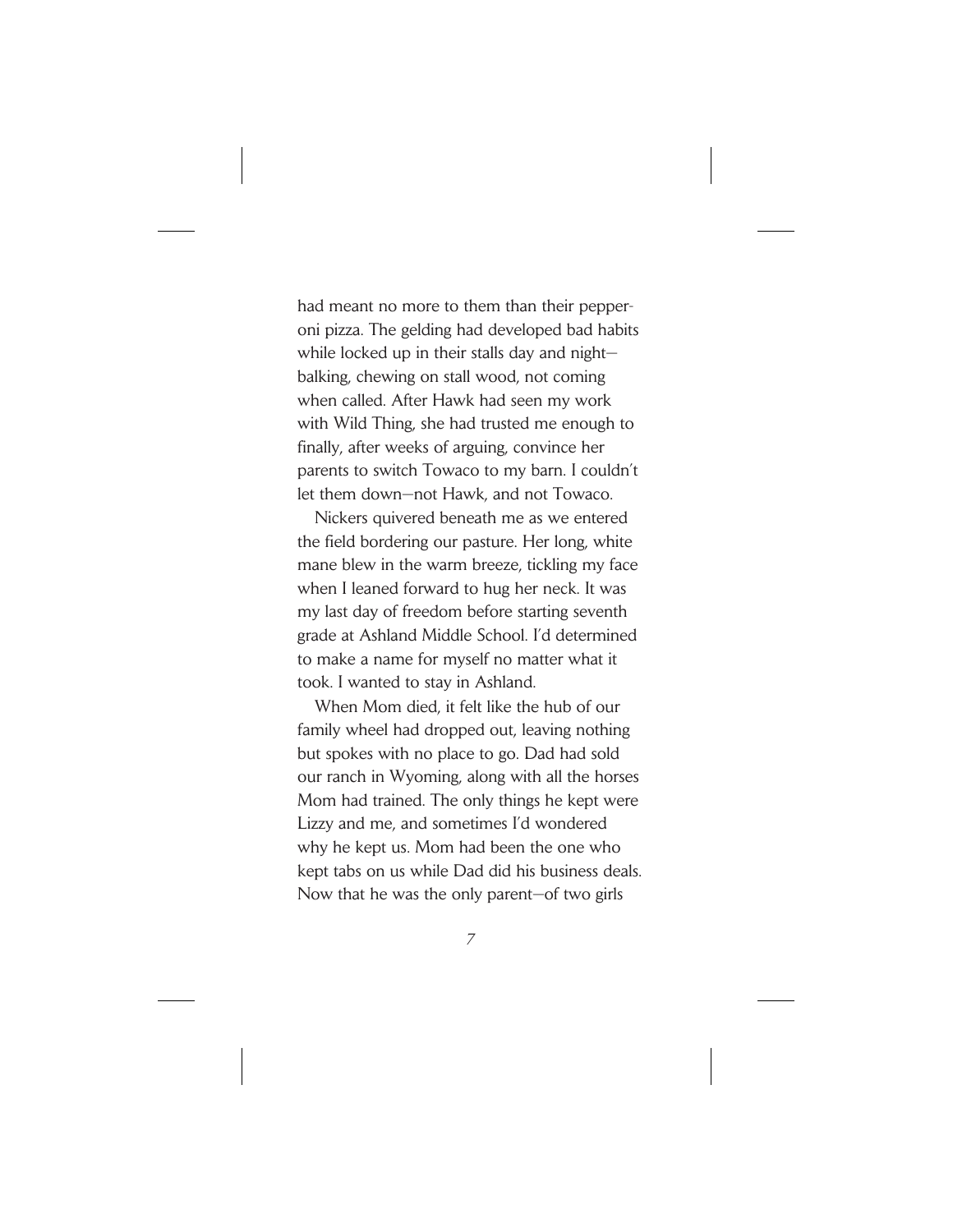no less—sometimes it felt like he just didn't know what to do with us. So he didn't try. Lately things were getting better between Dad and me, since we'd finally talked about Mom's death, but we had a long way to go.

Nickers and I skimmed the border of our pasture, trees blurring by, my skin cooling in the breeze we created. Above us, geese honked as we splashed through a creek and into the pines. The sun played hide-and-seek, finger-combing the woods as if searching for Nickers and me.

As Nickers pranced through the soft pine needles, I imagined all of God's creatures watching my horse and telling the Creator what a great job he did on that white Arabian. The trail leveled off, and the scent of clover overtook the smell of pine. "Canter!" I whispered. Nickers responded so immediately I had to tighten my leg grip to stay on. Arabians have only 17 ribs, compared to 18 in other breeds, but they can outlast almost any other horse, covering 100 miles a day in endurance riding. Nickers could have kept galloping until nightfall.

We burst into a clearing, the sun shining white-hot, blinding me. Two rabbits skittered in front of us. Nickers shied, jolting to the left.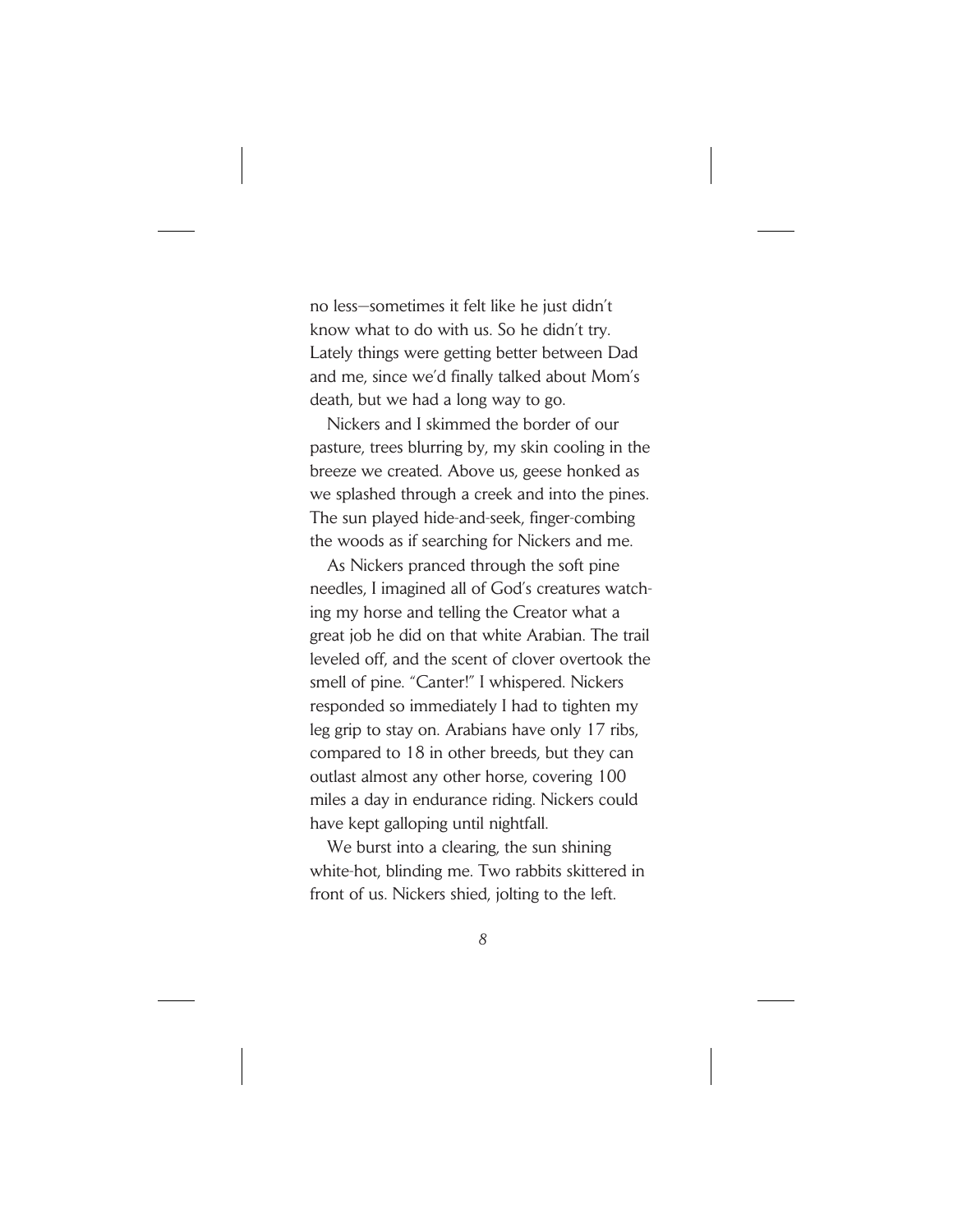She'd calmed down a lot since I'd owned her and worked her for the past month, but she still had some rough edges.

"Whoa," I muttered, squinting until my eyes got used to the light.

Nickers stopped, snorted, and nodded. Crows cawed through the trees. Squirrels chased each other in treetops.

*Thanks for making all of this, Lord,* I prayed.

After Mom died, I'd gone almost two years without praying, or at least not praying much. It felt good to be on speaking terms with God again.

I leaned back and felt Nickers relax. Usually I don't let a horse graze while I'm riding because she'll get the bad habit of trying to eat during rides. But Nickers was still getting used to the no-bit bridle. I didn't have to worry about grass stains clinging to a bit, reminding her of the great taste of green and tempting her to try to graze. So I let out the rein, allowing my horse a last day's treat of summer grazing.

Nickers began pulling up tufts of clover and chomping them down.

I glanced around the open field. When I looked behind me, I saw that Nickers had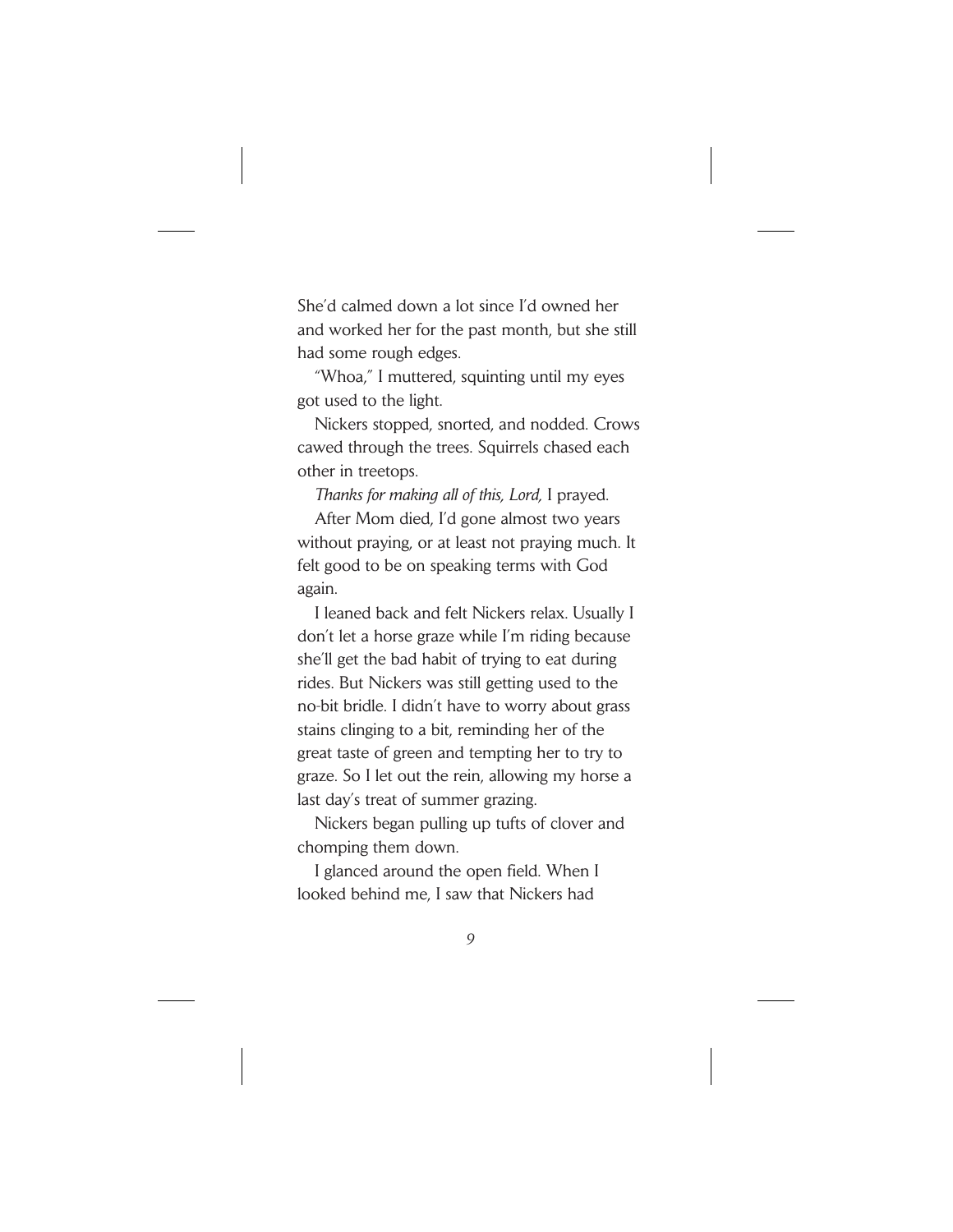snagged a branch during our ride. A stick, about a foot long, lay tangled in her silky tail. I tried to reach it but couldn't.

Nickers was content to munch meadow grass, so I threw one leg over until I sat sideways on her back. I leaned and stretched for the stick. My fingers touched it, but I couldn't grab on.

"Just keep eating, Nickers." I swung my right leg across her rump until I was sitting backwards on the mare. Leaning all the way down on her rump, I pulled her tail up with one hand and grabbed the stick with the other. "Got it!"

A whinny sounded from the woods. Nickers heard it too. She stopped grazing. A distant, uneven snort grew louder and louder. Nickers' head bobbed up. I felt her flanks tense.

"Easy, girl," I muttered. Her tail swished so that I had to hold on to it with both hands. "Wait a minute now."

A squeal pierced the clearing, swallowed by the sound of thundering hooves and human shouts as loud as the Fourth of July fireworks. In an explosion of hooves and legs, a reddishbrown, or bay, horse burst from the woods into the meadow. The rider let out a whoop, kicking his mount with both stirrups.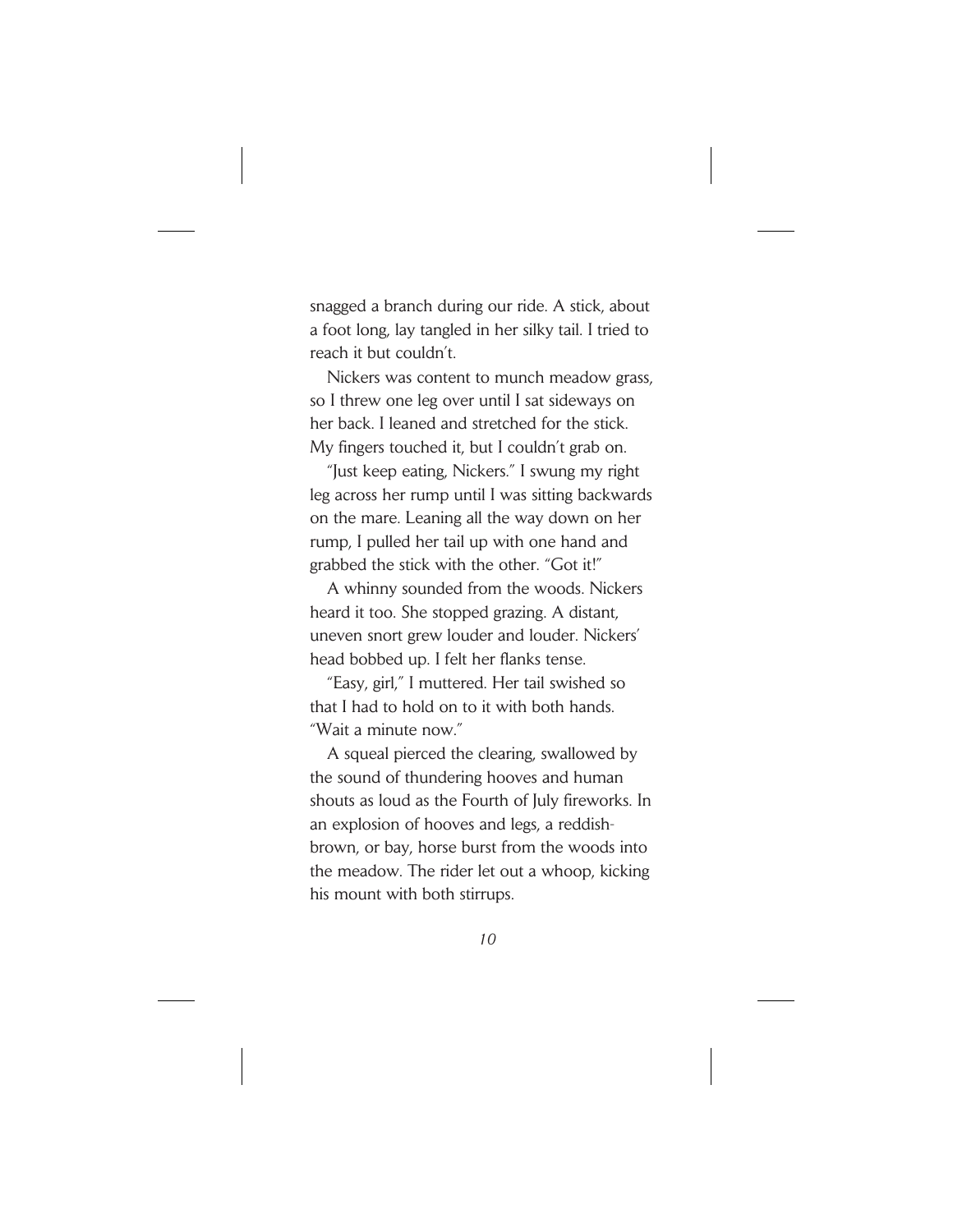"Stop!" I cried, trying to wave one hand and hold on to Nickers' tail with the other. Nickers twitched. She sidestepped.

"Stay back!" I shouted, as the bay sped toward us and Nickers grew more antsy.

The rider was two horses' lengths from us when he jerked back the reins, sending his horse into a skidding stop, haunches nearly dragging the grass. Dust swirled around the bay Quarter Horse gelding, who tossed his head and struggled for balance.

*Phew!* I let out breath I didn't know I'd been holding. How could I have been so stupid to sit on my horse backwards, even for a second?

Nickers lifted one hoof after the other, as if the ground were on fire, but I felt her urge to bolt fade.

The bay's rider pulled off his helmet. He looked about my age, but football-player big with short brown hair. Shielding his eyes in a one-handed salute, he squinted. "You're supposed to face the other way, aren't you?" he shouted.

I could see the dimples in his cheeks from trying not to laugh. His horse looked so nervous the white star on his forehead twitched.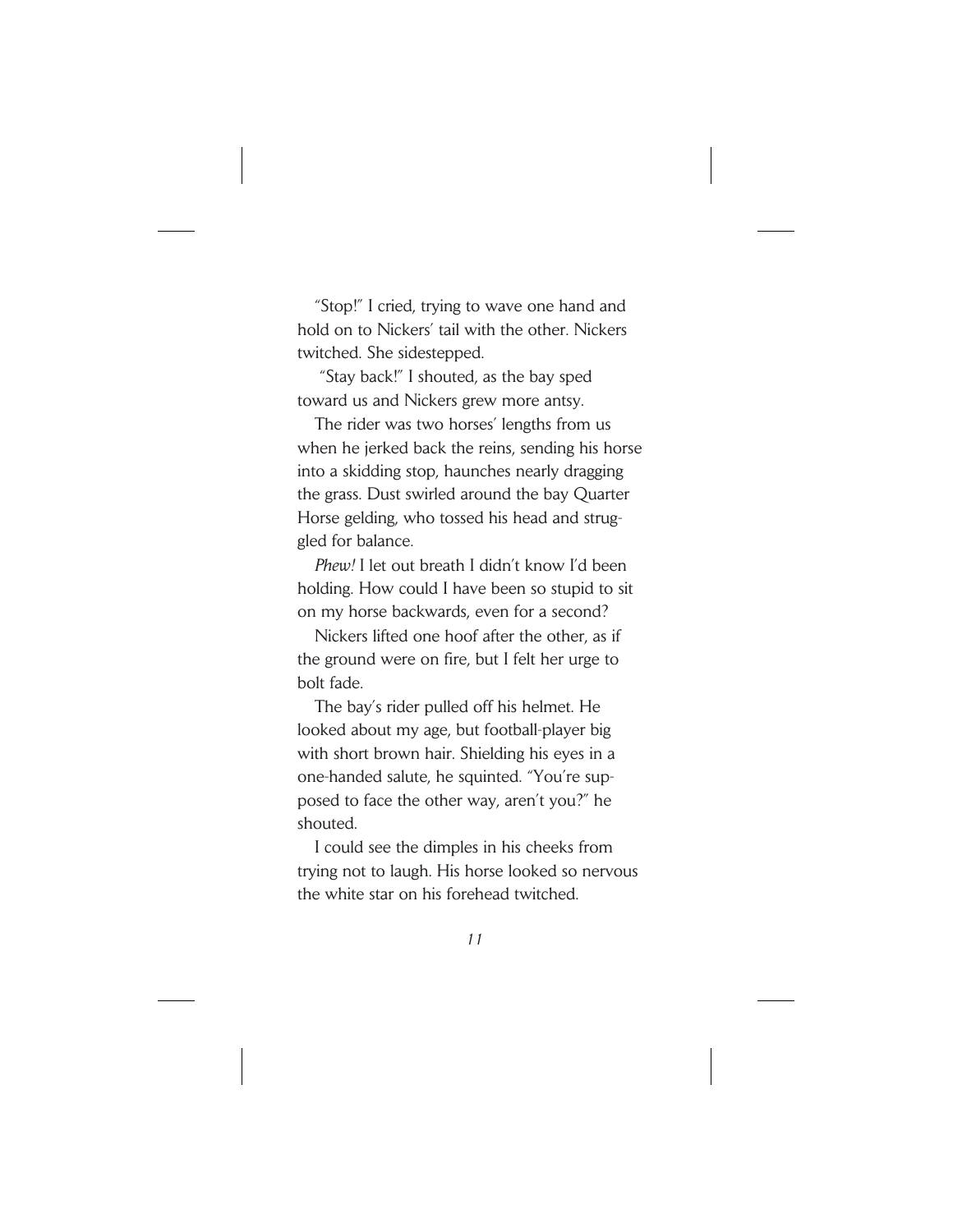It wasn't funny. "And *you're* supposed to look where you're—"

But before I could finish, a shout rang out from the woods. Then came the *thuh-DUMP, thuh-DUMP* of a horse in dead gallop.

Into the clearing flew a palomino Quarter Horse, pale gold and nice-looking, but it had nowhere near the conformation, or balanced build, of the bay.

The bay's rider muttered, "Oh no."

The palomino galloped toward us. "Yo, Grant!" shouted the rider. "I'm going to beat you this time, loser!"

Nickers stirred.

The one called Grant, the bay's rider, slapped on his helmet. His horse, eager to join the race, strained against the reins and chomped the bit.

"Easy, Eager Star," I pleaded, giving the bay a name, hoping it would help.

"Gotta go!" Grant shouted, his legs stretching away from the bay's belly, prepared to deliver a kick.

"No!" I cried. "Don't—!"

Nickers' muscles tensed, bunching together like a coiled spring. I gripped her tail. "Please! You can't—!"